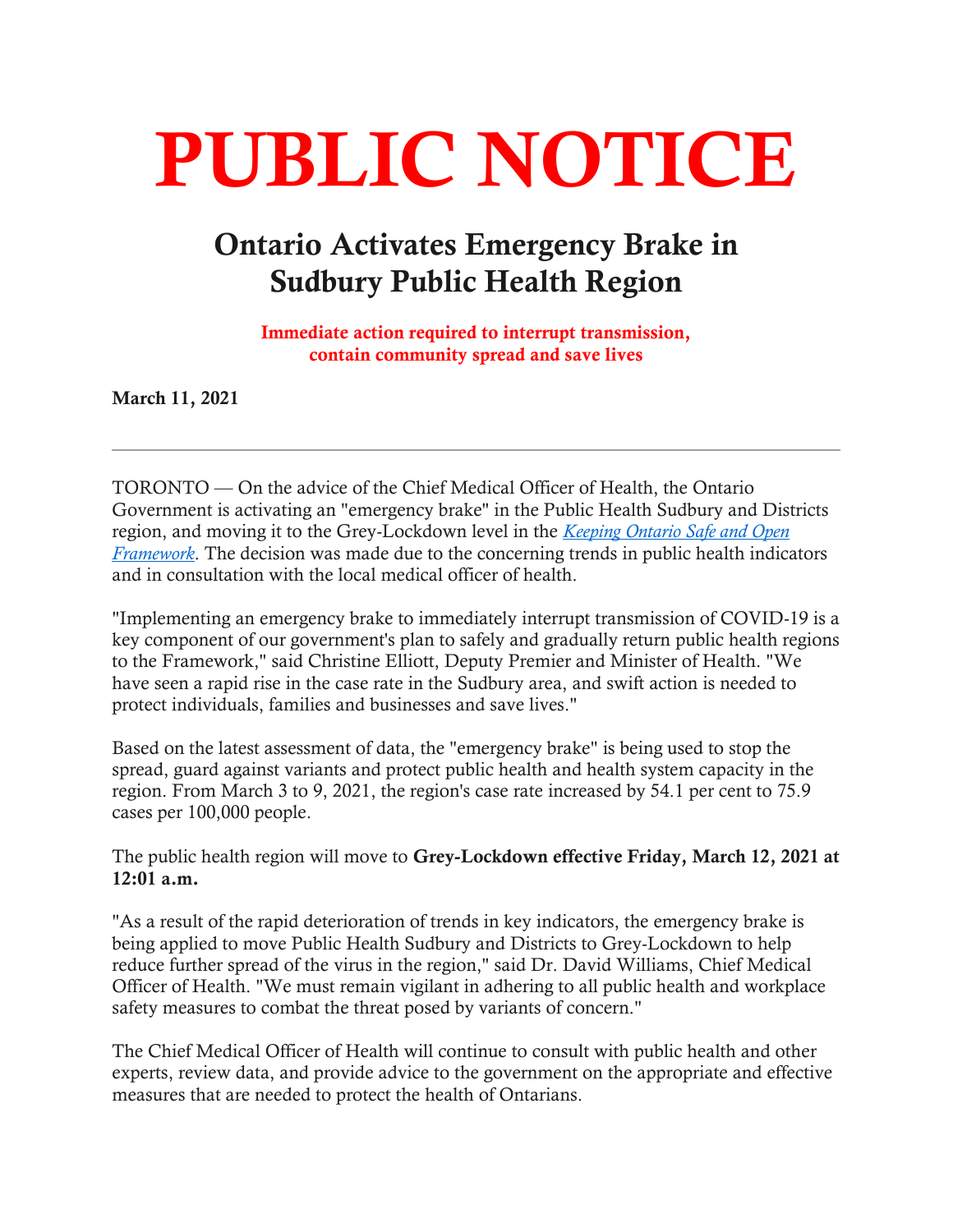### GREY ZONES - LOCKDOWN

 Maximum measures: Widescale actions and restrictions, including closures, to stop or slow the spread.

#### Always stay home if you have symptoms, physically distance by staying two metres apart from people you don't live with, wear a mask or face covering in indoor public spaces and avoid non-essential travel.

#### Gatherings and close contact

 It is illegal to gather indoors with anyone you do not live with. You must limit contact to your household (the people you live with) and stay at least 2 metres apart from everyone else. Do not visit any other household or allow visitors in your home. If you live alone, you can have close contact with only one other household.

All events and social gatherings:

- Indoors: not allowed, except with members of your household (or one other household if you live alone)
- Outside: 10 people

Religious, wedding and funeral services:

- Indoors: 10 capacity
- Outside: 10 people

Only go out for essential reasons, such as:

- work
- school
- • groceries
- pharmacy
- health care
- helping vulnerable people
- exercise and physical activity

Work remotely, where possible.

#### Rules for all businesses

All open businesses must:

• screen employees (use the [COVID-19covid 19 Screening Tool for Workplaces\)](https://covid-19.ontario.ca/screening/worker)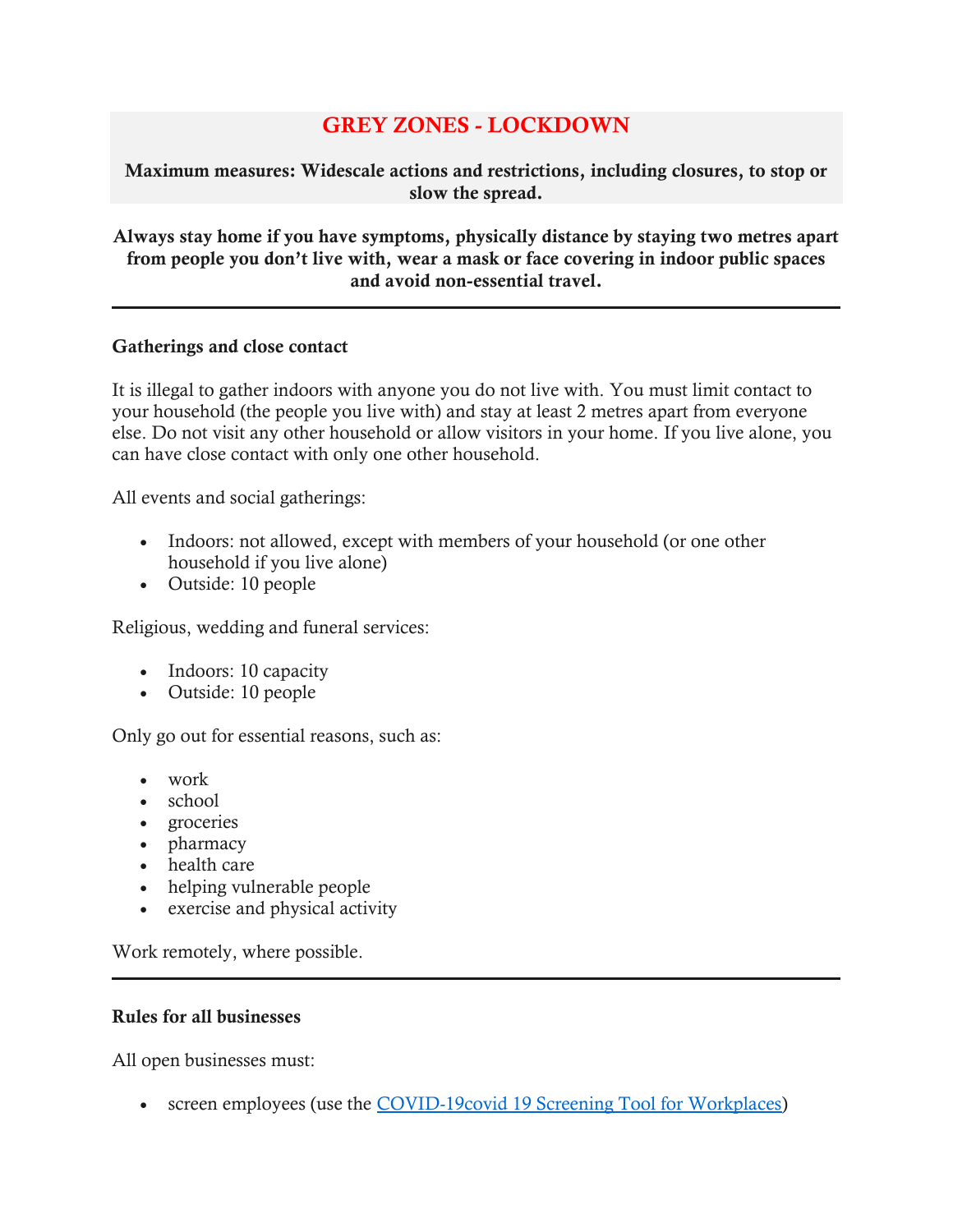- post signs at all entrances informing people how to screen themselves for COVID-19covid 19 before entry
- • limit capacity so guests can stay at least 2 metres apart
- make sure anyone indoors wears a mask or face covering, including workers who have to come within 2 metres of anyone else (with some [exceptions\)](https://www.ontario.ca/page/face-coverings-and-face-masks#section-1)
- make sure workers use personal protective equipment (PPE) that protects their eyes, nose and mouth when they have to come within 2 metres of anyone who is not wearing a mask or face covering or separated by plexiglass
- clean and disinfect often-touched surfaces, such as equipment, washrooms, locker rooms, change rooms and showers frequently
- manage line ups to make sure customers are at least two metres apart and wearing face coverings or masks
- create a [safety plan,](https://www.ontario.ca/page/develop-your-covid-19-workplace-safety-plan) post it in a place where workers and patrons will see it and have it available upon request (for example, to inspectors or law enforcement officers)

#### Restaurants, bars and other food and drink establishments

Services available:

- • Take-out
- Drive-through
- Delivery service

Closed:

• All indoor and outdoor service

#### Sports and recreational fitness facilities

 Indoor sports and recreational fitness facilities closed (limited exceptions, for example, day camps and child care).

Outdoor ski, ice and snow recreational amenities open for recreational purposes.

#### Meeting and event spaces

 Closed for meetings and events (limited exceptions, for example child care, mental health and addiction support services).